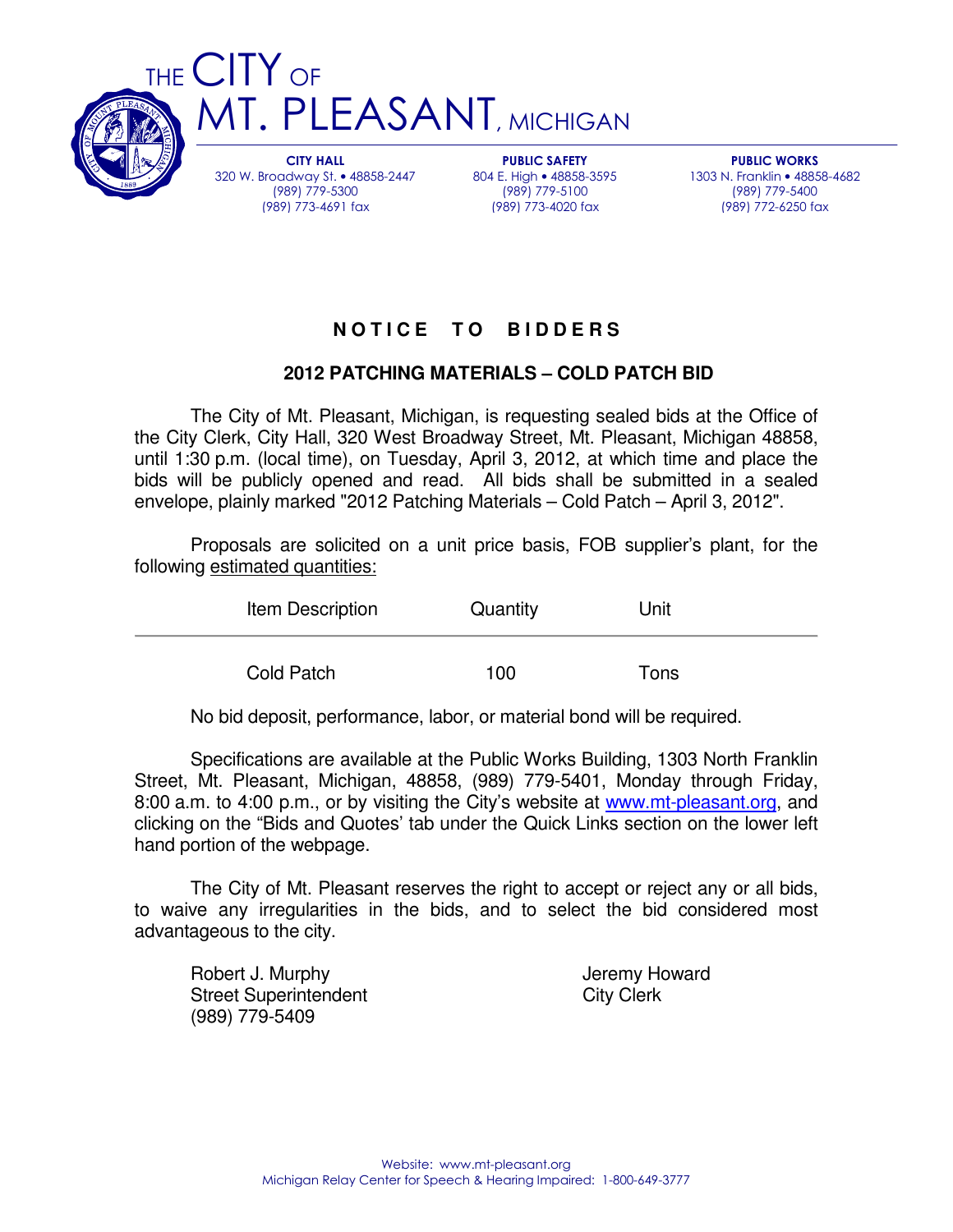

#### **City of Mt. Pleasant, Michigan SPECIFICATIONS 2012 Patching Materials – Cold Patch Bid**

### **Instructions**

1. The City of Mt. Pleasant, Michigan is requesting sealed bids for 2012 Patching Materials – Cold Patch at the office of City Clerk, City Hall, 320 West Broadway Street, Mt. Pleasant, Michigan 48858, until 1:30 p.m. (EST), on Tuesday, April 3, 2012, at which time and place the bids will be publicly opened and read. All bids shall be submitted in a sealed envelope, plainly marked "2012 Patching Materials Bid – Cold Patch – April 3, 2012".

2. Any questions pertaining to the bid documents shall be directed to Robert Murphy, Street Department Superintendent, at (989) 779-5409.

3. The City of Mt. Pleasant reserves the right to accept or reject any or all bids, to waive any irregularities in the bids, and to select the bid considered most advantageous to the City.

### **Specifications**:

1. All materials shall meet 2003 MDOT Standard Specifications for Construction:

COLD PATCH - CP-5 modified with Styrelf (Midland Mix) shall be composed of a combination of course aggregate 31A or 31C, and bituminous material MC-250, MC-800, or MS-25. The mixture proportions shall meet the following limits in percentage by weight: (1) Course aggregate 31A or 31C (94% - 96%); (2) Bitumen (4% - 6%). Percentages to be modified with addition of Styrelf, applied with manufacturer's recommended quantities.

2. Material unit prices quoted shall be F.O.B. supplier's plant. Each supplier shall list the exact address of the exact location where the material will be available.

3. All prices shall be considered firm from May 1, 2012 to April 30, 2013.

4. All quantities are approximate and may vary up to twenty-five percent (25%) from quantities herein stated:

**Cold Patch 100 Tons**